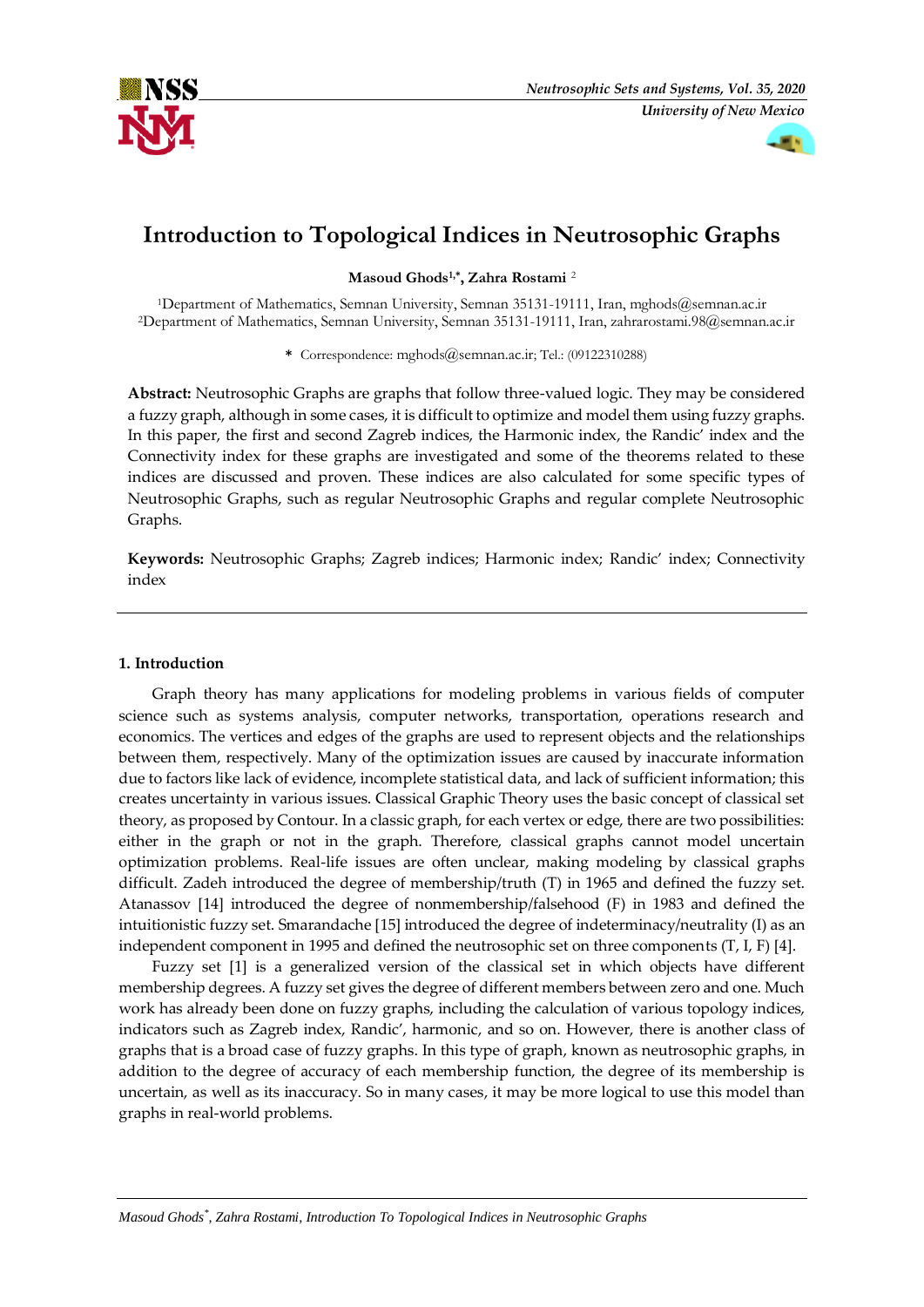Since that neutrosophic graphs are more efficient than fuzzy graphs for modeling real problems. Therefore, in this paper, we try for the first time to calculate some topological indices for this type of graph.

## **2. Preliminaries**

This section, provides some definitions and theorems needed. **Definition 1.** [13] Let  $G = (N, M)$  be a single-valued Neutrosophic graph, where N is a Neutrosophic set on  $V$  and,  $M$  is a Neutrosophic set on  $E$ , which satisfy the following

> $T_M(u, v) \leq min\bigl(T_N(u), T_N(v)\bigr),$  $I_M(u, v) \ge max(I_N(u), I_N(v)),$  $F_M(u, v) \ge max(F_N(u), F_N(v)),$

Where *u* and *v* are two vertices of *G*, and  $(u, v) \in E$  is an edge of *G*.

**Definition 2. [2]** Let  $G = (N, M)$  be a Single-Valued Neutrosophic Graph and P is a path in G. P is a collection of different vertices,  $v_0, v_1, v_2, ..., v_n$  such that  $(T_M(v_{i-1}, v_i), I_M(v_{i-1}, v_i), F_M(v_{i-1}, v_i)) > 0$ for  $0 \le i \le n$ . *P* is a Neutrosophic cycle if  $v_0 = v_n$  and  $n \ge 3$ .

**Definition 3. [2] Suppose**  $G = (N, M)$  **a single-valued Neutrosophic graph. G is a connected Single-**Valued Neutrosophic Graph if there exists no isolated vertex in  $G$ . ( $v \in V_G$  is isolated vertex, if there exists no incident edge to the vertex  $v$ .)

**Definition 4. [2]** Let  $G = (N, M)$  be a Single-Valued Neutrosophic Graph, and  $v \in V$  is vertex of G. The degree of vertex  $v$  is the sum of the truth membership values, the sum of the indeterminacy membership values, and the sum of the falsity membership values of all the edges that are adjacent to vertex  $v$ . And is denoted by  $d(v)$ , that

$$
d(v) = (d_T(v), d_I(v), d_F(v)) = \left(\sum_{\substack{v \in V \\ v \neq u}} T_M(v, u), \sum_{\substack{v \in V \\ v \neq u}} I_M(v, u), \sum_{\substack{v \in V \\ v \neq u}} F_M(v, u)\right).
$$

**Definition 5. [2]** Let  $G = (N, M)$  be a Single-Valued Neutrosophic Graph, and the  $d_m$ -degree of any vertex  $v$  in  $G$  is denoted as  $d_m(v)$  where

$$
d_m(v) = \left(\sum_{u \neq v \in V} T_M^m(u, v), \sum_{u \neq v \in V} I_M^m(u, v), \sum_{u \neq v \in V} F_M^m(u, v)\right)
$$

Here, the path  $v = v_0 v_1 v_2 ... v_n = u$  is the shortest path between the vertices v and u, when the length of this path is  $m$ .

**Definition 6. [2]** Let  $G = (N, M)$  be a Single-Valued Neutrosophic Graph, G is a regular neutrosophic graph if it satisfies the following,

$$
\sum_{v \neq u} T_M(v, u) = c, \qquad \sum_{v \neq u} I_M(v, u) = c, \qquad \sum_{v \neq u} F_M(v, u) = c,
$$

Where  $c$  is a constant value.

#### **3. Topological Indices in Neutrosophic Graphs**

In the section, we introduce Topological Indices in Neutrosophic Graphs and provide a number of examples. We define Zagreb indices, Harmonic index, and Randic' index**,** and in finally Connectivity index on the neutrosophic graphs.

*Masoud Ghods\* , Zahra Rostami, Introduction To Topological Indices in Neutrosophic Graphs*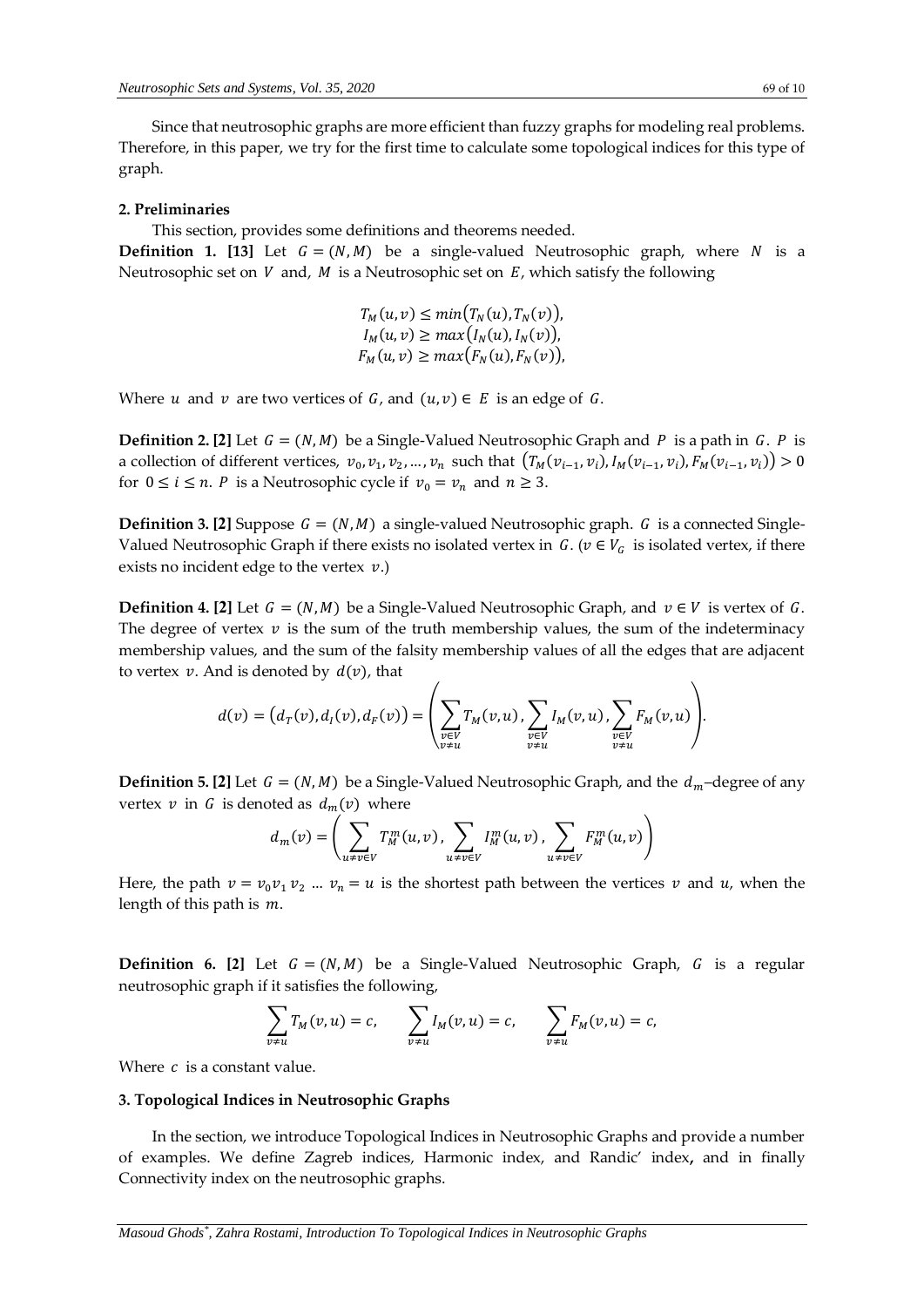# **3.1. Zagreb index of First and Second Kind in Neutrosophic Graphs**

**Definition 8.** Let  $G = (N, M)$  be the Neutrosophic Graph whit non-empty vertex set. The first Zagreb index is denoted by  $M(G)$  and defined as

$$
M(G) = \sum_{i=1}^{n} (T_N(u_i), I_N(u_i), F_N(u_i)) d_2(u_i), \qquad \forall \ u_i \in V.
$$

**Example 1.** Consider the Neutrosophic Graph  $G = (N, M)$  as shown in figure 1, with the vertex set  $V = \{a, b, c\}$  such that  $(0)(a) = (0.3, 0.6, 0.7), (T_N, I_N, F_N)(b) = (0.3, 0.5, 0.6),$  and  $(T_N, I_N, F_N)(c) = (0.4, 0.5, 0.6),$  The edge set contains  $(T_M, I_M, F_M)(a, b) = (0.2, 0.6, 0.8),$  $(T_M, I_M, F_M)(b, c) = (0.2, 0.6, 0.7),$  and  $(T_M, I_M, F_M)(a, c) = (0.2, 0.8, 0.9)$ . We have,



**Figure 1.** A neutrosophic graph with  $V = \{a, b, c\}$ 

The first Zagreb index is

$$
d(a) = (0.2 + 0.2, 0.6 + 0.8, 0.8 + 0.9) = (0.4, 1.4, 1.7),
$$
  
\n
$$
d(b) = (0.2 + 0.2, 0.6 + 0.6, 0.8 + 0.7) = (0.4, 1.2, 1.5),
$$
  
\n
$$
d(c) = (0.2 + 0.2, 0.8 + 0.6, 0.9 + 0.7) = (0.4, 1.4, 1.6).
$$

Now, we have

$$
d_2(a) = (0.04 + 0.04, 0.36 + 0.64, 0.64 + 0.81) = (0.08, 1, 1.45),
$$
  
\n
$$
d_2(b) = (0.04 + 0.04, 0.36 + 0.36, 0.64 + 0.49) = (0.08, 0.72, 1.13),
$$
  
\n
$$
d_2(c) = (0.04 + 0.04, 0.64 + 0.36, 0.81 + 0.49) = (0.08, 1, 1.3).
$$
  
\n
$$
M(G) = \sum_{i=1}^{4} (T_N(u_i), I_N(u_i), F_N(u_i))d_2(u_i)
$$
  
\n
$$
= (0.3, 0.6, 0.7)(0.08, 1, 1.45) + (0.3, 0.5, 0.6)(0.08, 0.72, 1.13)
$$
  
\n
$$
+ (0.4, 0.5, 0.6)(0.08, 1, 1.3)
$$
  
\n
$$
= (0.024 + 0.6 + 1.015) + (0.024 + 0.36 + 0.678) + (0.032 + 0.5 + 0.78) = 4.013.
$$

Definition 9. The second Zagreb index is denoted by  $M^*(G)$  and defined as

$$
M^*(G) = \frac{1}{2} \sum [(T_N(u_i), I_N(u_i), F_N(u_i))d(u_i)][(T_N(v_j), I_N(v_j), F_N(v_j))d(v_j)], \quad \forall i \neq j \text{ and } (u_i, v_j) \in E.
$$

**Example 2.** If G is the same Neutrosophic Graph as example 1, we have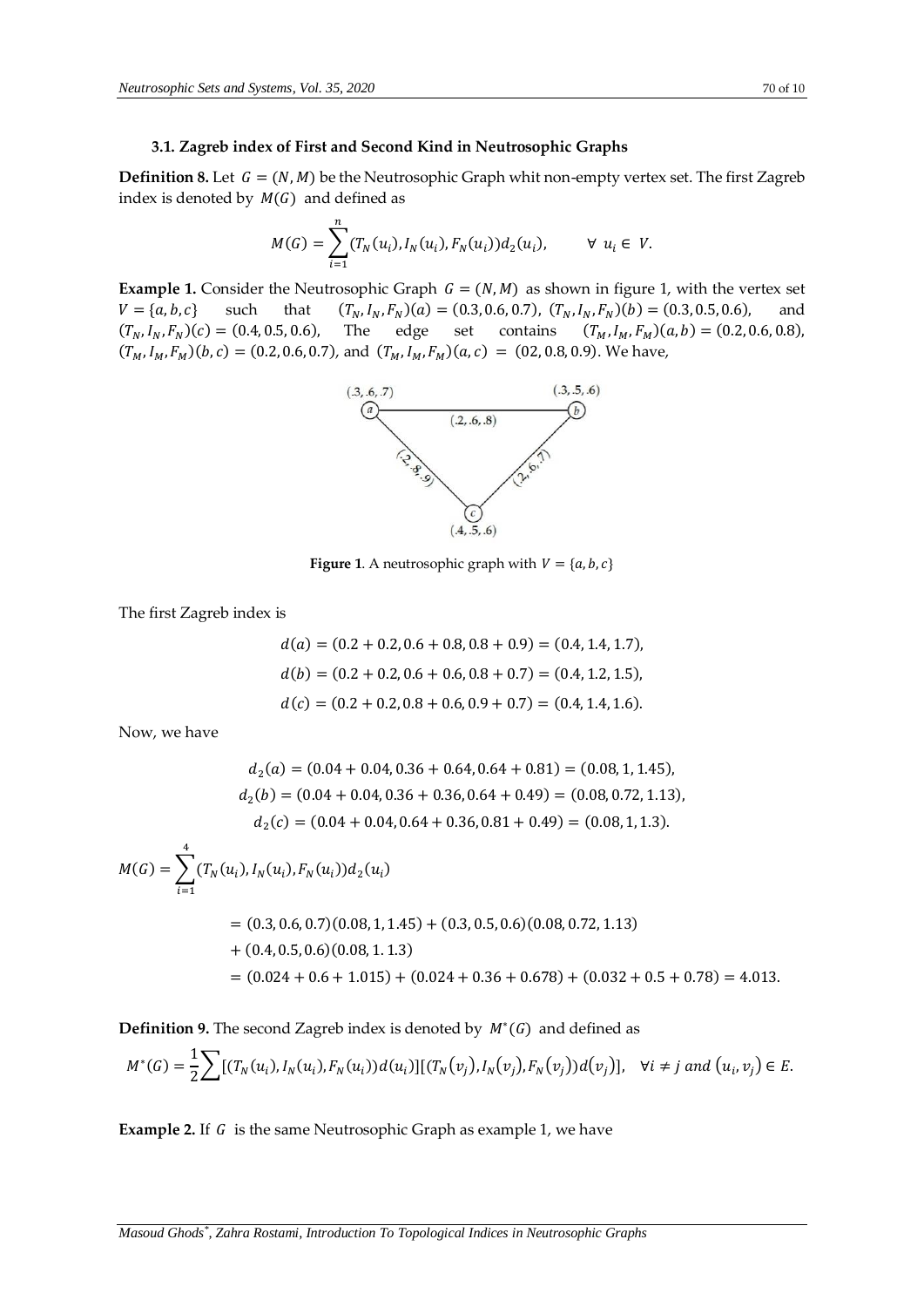$$
M^*(G) = \frac{1}{2} [(0.3, 0.6, 0.7) \cdot (0.4, 1.4, 1.7) \times (0.3, 0.5, 0.6) \cdot (0.4, 1.2, 1.5) + (0.3, 0.6, 0.7) \cdot (0.4, 1.4, 1.7)
$$
  
\n
$$
\times (0.4, 0.5, 0.6) \cdot (0.4, 1.4, 1.6) + (0.3, 0.5, 0.6) \cdot (0.4, 1.2, 1.5)
$$
  
\n
$$
\times (0.4, 0.5, 0.6) \cdot (0.4, 1.4, 1.6)]
$$
  
\n
$$
= \frac{1}{2} [(0.12 + 0.84 + 1.19) \times (0.12 + 0.6 + 0.9) + (0.12 + 0.84 + 1.19)
$$
  
\n
$$
\times (0.16 + 0.7 + 0.96) + (0.12 + 0.6 + 0.9) \times (0.16 + 0.7 + 0.96)
$$
  
\n
$$
= \frac{1}{2} [(2.15)(1.62) + (2.15)(1.82) + (1.62)(1.82)] = \frac{1}{2} (10.3444) = 5.1722.
$$

*Note 1.* As we have seen, the value of  $M^*(G)$  is less than the value of  $M(G)$ , and this is always the case.

**Theorem 1.** Let  $G$  is the Neutrosophic Graph and  $H$  is the Neutrosophic sub graph of  $G$  such that  $H = G - u$  then  $M(H) < M(G)$  and  $M^*(H) < M^*(G)$ .

*Proof.* Given that by omitting a vertex of G, a positive value, the sum is lost, so the proof is obvious.  $\Box$ 

**Theorem 2.** Let  $G$  be the regular neutrosophic graph. Then, we have

$$
M(G) = c^2 \times \sum_{i=1}^{n} (T_N(u_i) + I_N(u_i) + F_N(u_i)), \qquad \forall u_i \in V.
$$
  
Where  $\sum_{v \neq u} T_M(v, u) = c$ ,  $\sum_{v \neq u} I_M(v, u) = c$ ,  $\sum_{v \neq u} F_M(v, u) = c$ .

*Proof.* Given the degree of definition of each vertex,

$$
d(v) = (d_T(v), d_I(v), d_F(v)) = \left(\sum_{\substack{v \in V \\ v \neq u}} T_M(v, u), \sum_{\substack{v \in V \\ v \neq u}} I_M(v, u), \sum_{\substack{v \in V \\ v \neq u}} F_M(v, u)\right).
$$

On the other hand, for regular neutrosophic graphs, we know that

$$
\sum_{v \neq u} T_M(v, u) = c, \qquad \sum_{v \neq u} I_M(v, u) = c, \qquad \sum_{v \neq u} F_M(v, u) = c,
$$

Therefore

$$
d(v) = (d_T(v), d_I(v), d_F(v)) = (c, c, c).
$$

Now, by embedding the formula in the first Zagreb index, we will get the desired result. The proof is complete.

 $\Box$ 

**Theorem 3.** Let  $G$  be the regular neutrosophic graph. Then, we have

$$
M^*(G) = \frac{1}{2}(c^2) \sum [\Gamma_N(u_i) + I_N(u_i) + F_N(u_i)][T_N(v_j) + I_N(v_j) + F_N(v_j)],
$$
  
\n
$$
\forall i \neq j \text{ and } (u_i, v_j) \in E,
$$
  
\nWhere  $\sum_{v \neq u} T_M(v, u) = c$ ,  $\sum_{v \neq u} I_M(v, u) = c$ ,  $\sum_{v \neq u} F_M(v, u) = c$ .

*Proof.* Assume  $G$  is a regular neutrosophic graph, using the second Zagreb index formula for  $G$ , we have  $\forall i \neq j$  and  $(u_i, v_j) \in E$ ,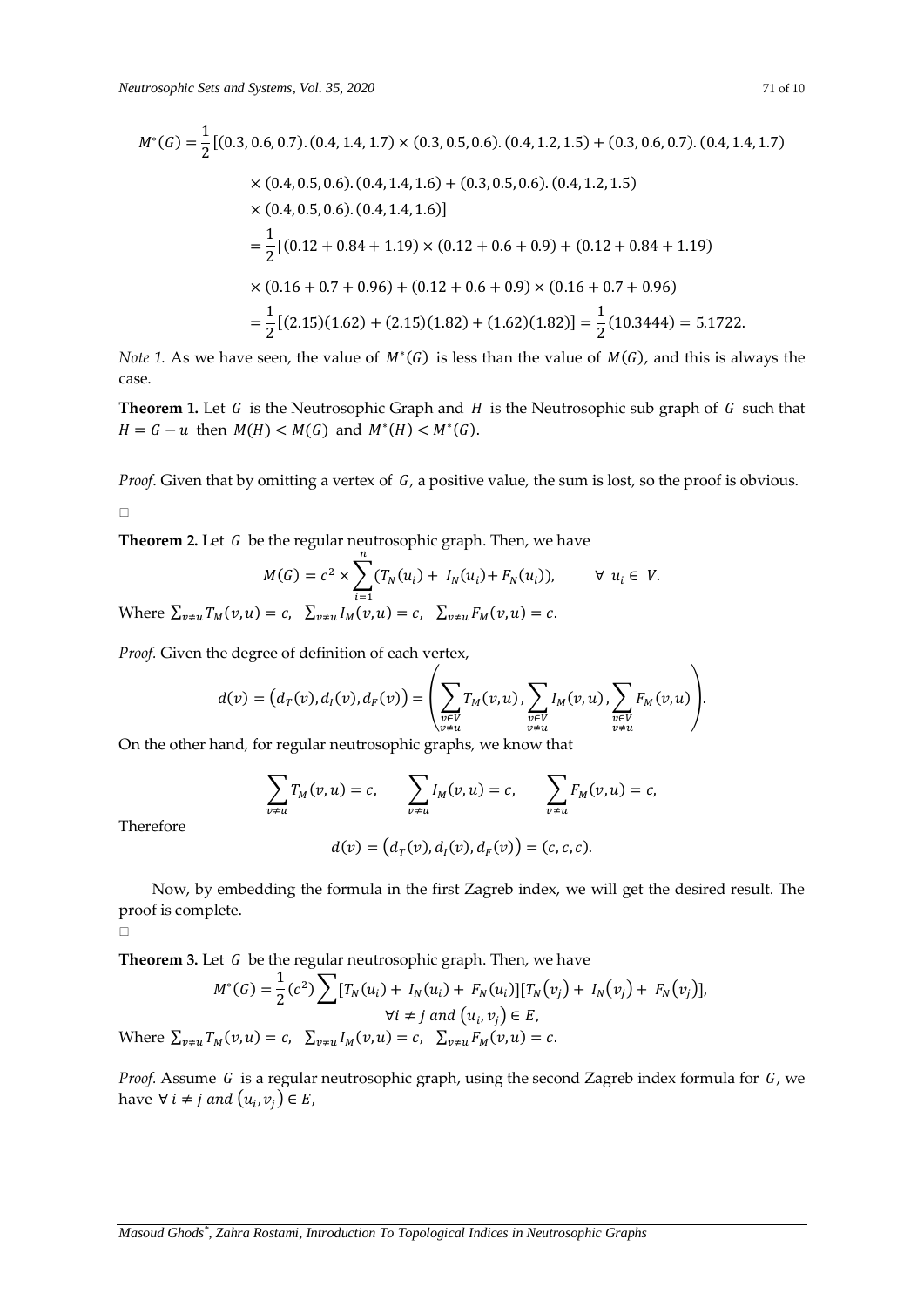$$
M^*(G) = \frac{1}{2} \sum \left[ (T_N(u_i), I_N(u_i), F_N(u_i)) d(u_i) \right] [(T_N(v_j), I_N(v_j), F_N(v_j)) d(v_j)]
$$
  
\n
$$
= \frac{1}{2} \sum \left[ (T_N(u_i), I_N(u_i), F_N(u_i)) d(d_T(u_i), d_I(u_i), d_F(u_i)) \right]
$$
  
\n
$$
\times \left[ (T_N(v_j), I_N(v_j), F_N(v_j)) d(d_T(v_j), d_I(v_j), d_F(v_j)) \right]
$$
  
\n
$$
= \frac{1}{2} \sum \left[ (T_N(u_i), I_N(u_i), F_N(u_i)) \cdot (c, c, c) \right] [(T_N(v_j), I_N(v_j), F_N(v_j)) \cdot (c, c, c)]
$$
  
\n
$$
= \frac{1}{2} \sum \left[ c \cdot T_N(u_i) + c \cdot I_N(u_i) + c \cdot F_N(u_i) \right] [c \cdot T_N(v_j) + c \cdot I_N(v_j) + c \cdot F_N(v_j)]
$$
  
\n
$$
= \frac{1}{2} \sum \left[ c \left[ T_N(u_i) + I_N(u_i) + F_N(u_i) \right] \cdot c \left[ T_N(v_j) + I_N(v_j) + F_N(v_j) \right] \right]
$$
  
\n
$$
= \frac{1}{2} c^2 \sum \left[ T_N(u_i) + I_N(u_i) + F_N(u_i) \right] [T_N(v_j) + I_N(v_j) + F_N(v_j)]
$$

The desired result was obtained.

 $\Box$ 

# **3.2. Harmonic index in Neutrosophic Graphs**

**Definition 10.** The Harmonic index of Neutrosophic Graph *G* is defined as

$$
H(G) = \sum \frac{1}{(T_N(u_i), I_N(u_i), F_N(u_i))d(u_i) + (T_N(v_j), I_N(v_j), F_N(v_j))d(v_j)}, \quad \forall i \neq j \text{ and } (u_i, v_j) \in E.
$$

**Example 3.** We have the previous example,

$$
H(G) = \frac{1}{(0.3, 0.6, 0.7)(0.4, 1.4, 1.7) + (0.3, 0.5, 0.6)(0.4, 1.2, 1.5)} + \frac{1}{(0.3, 0.6, 0.7)(0.4, 1.4, 1.7) + (0.4, 0.5, 0.6)(0.4, 1.4, 1.6)} + \frac{1}{(0.3, 0.5, 0.6)(0.4, 1.2, 1.5) + (0.4, 0.5, 0.6)(0.4, 1.4, 1.6)} + \frac{1}{2.15 + 1.62} + \frac{1}{2.15 + 1.82} + \frac{1}{1.62 + 1.82} = \frac{1}{3.77} + \frac{1}{3.97} + \frac{1}{3.44} = 0.8078.
$$

## **3.3. Randic' index in Neutrosophic Graphs**

**Definition 11.** The Randic' index of Neutrosophic Graph *G* is defined as

$$
R(G) = \sum ((T_N(u_i), I_N(u_i), F_N(u_i))d(u_i)(T_N(v_j), I_N(v_j), F_N(v_j))d(v_j))^{1/2}, \ \forall i \neq j \ and \ (u_i, v_j) \in E.
$$

1

**Example 3.** For above example, by simple calculations, it is easy to see that

$$
R(G) = \frac{1}{\sqrt{(0.3, 0.6, 0.7), (0.4, 1.4, 1.7) \times (0.3, 0.5, 0.6), (0.4, 1.2, 1.5) + \frac{1}{\sqrt{(0.3, 0.6, 0.7), (0.4, 1.4, 1.7) \times (0.4, 0.5, 0.6), (0.4, 1.4, 1.6) + \frac{1}{\sqrt{(0.3, 0.5, 0.6), (0.4, 1.2, 1.5) \times (0.4, 0.5, 0.6), (0.4, 1.4, 1.6) + \frac{1}{\sqrt{2.15 \times 1.62} + \frac{1}{\sqrt{2.15 \times 1.82} + \frac{1}{\sqrt{1.62 \times 1.82}}} = 1.6237.
$$

## **3.4. Connectivity index in Neutrosophic Graphs**

Connectivity index is an important parameter in the graph. Using it, we can study and study some of the features of graph models.

**Definition 12.** Let  $G = (N, M)$  be the Neutrosophic Graph. The connectivity index of  $G$  is defined by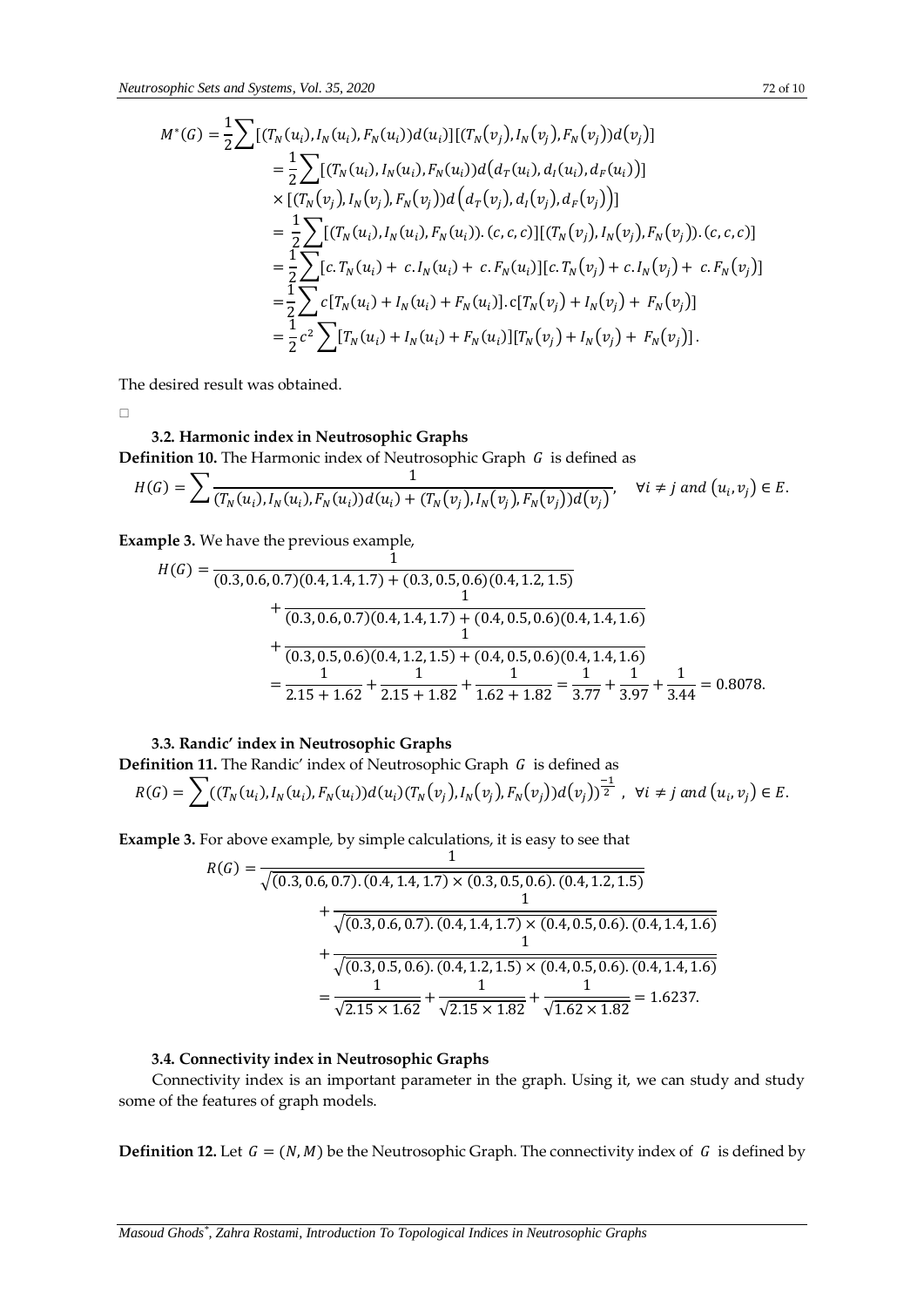$$
CI(G) = \sum_{u_i, v_j \in V} (T_N(u_i), I_N(u_i), F_N(u_i)) (T_N(v_j), I_N(v_j), F_N(v_j)) \times CONN_G(u_i, v_j).
$$

Where  $\mathit{CONN}_G(u_i, v_j)$  is the strength of connectedness between  $u_i$  and  $v_j$ .

**Definition 13**. The strength of connectedness between  $u_i$  and  $v_j$  is defined as

$$
CONN_P(u_i, v_j) = \left(\min_{e \in P_{u_iv_j}} T_M(e), \max_{e \in P_{u_iv_j}} I_M(e), \max_{e \in P_{u_iv_j}} F_M(e)\right),
$$

Where  $P_{u_i v_j}$  is the path between  $u_i$  and  $v_j$ .

$$
|CONN_P(u_i, v_j)| = 2 \left( \min_{e \in P_{u_i v_j}} T_M(e) \right) - \left( \max_{e \in P_{u_i v_j}} I_M(e) \right) - \left( \max_{e \in P_{u_i v_j}} F_M(e) \right),
$$

Then

$$
CONN_G(u_i, v_j) = \max_P\{|CONN_P(u_i, v_j)|\}.
$$

**Example 4.** For example, in the above figure, the strength of connectedness between: *a* and *b* from the direct path  $P_1 = ab$  is

 $CONN_{P_1}(a, b) = M_{ab} = (0.2, 0.6, 0.8),$ 

From path  $P_2 = acb$  is

$$
CONN_{P_2}(a, b) = (min\{0.2, 0.2\}, \quad max\{0.8, 0.6\}, \quad max\{0.9, 0.7\}) = (0.2, 0.8, 0.9);
$$

*a* and *c* from the direct path  $P_1 = ac$  is

$$
CONN_{P_1}(a, c) = M_{ac} = (0.2, 0.8, 0.9),
$$

From path  $P_2 = abc$  is

$$
CONN_{P_2}(a, c) = (min\{0.2, 0.2\}, \quad max\{0.6, 0.6\}, \quad max\{0.8, 0.7\}) = (0.2, 0.6, 0.8);
$$

b and c from the direct path  $P_1 = bc$  is

$$
CONN_{P_1}(b, c) = M_{bc} = (0.2, 0.6, 0.7),
$$

From path  $P_2 = bac$  is

 $CONN_{P_2}(b, c) = (min\{0.2, 0.2\})$  $max{0.6, 0.8}, \quad max{0.8, 0.9}) = (0.2, 0.8, 0.9).$ 

Then, we have for  $a$  and  $b$ 

|                   | $ CONN_{P_1}(a, b)  = 2 \times (0.2) - 0.6 - 0.8 = -1,$<br>$ CONN_{P_2}(a, b)  = 2 \times (0.2) - 0.8 - 0.9 = -1.3.$ |
|-------------------|----------------------------------------------------------------------------------------------------------------------|
| For $a$ and $c$ , |                                                                                                                      |
|                   | $ CONN_{P_1}(a, c)  = 2 \times (0.2) - 0.8 - 0.9 = -1.3,$                                                            |
|                   | $ CONN_{P_2}(a, c)  = 2 \times (0.2) - 0.6 - 0.8 = -1.$                                                              |
|                   |                                                                                                                      |
| For $b$ and $c$ , |                                                                                                                      |
|                   | $ CONN_{P_1}(b, c)  = 2 \times (0.2) - 0.6 - 0.7 = -0.9,$                                                            |
|                   | $ CONN_{P_2}(b, c)  = 2 \times (0.2) - 0.8 - 0.9 = -1.3.$                                                            |
|                   |                                                                                                                      |

*Masoud Ghods\* , Zahra Rostami, Introduction To Topological Indices in Neutrosophic Graphs*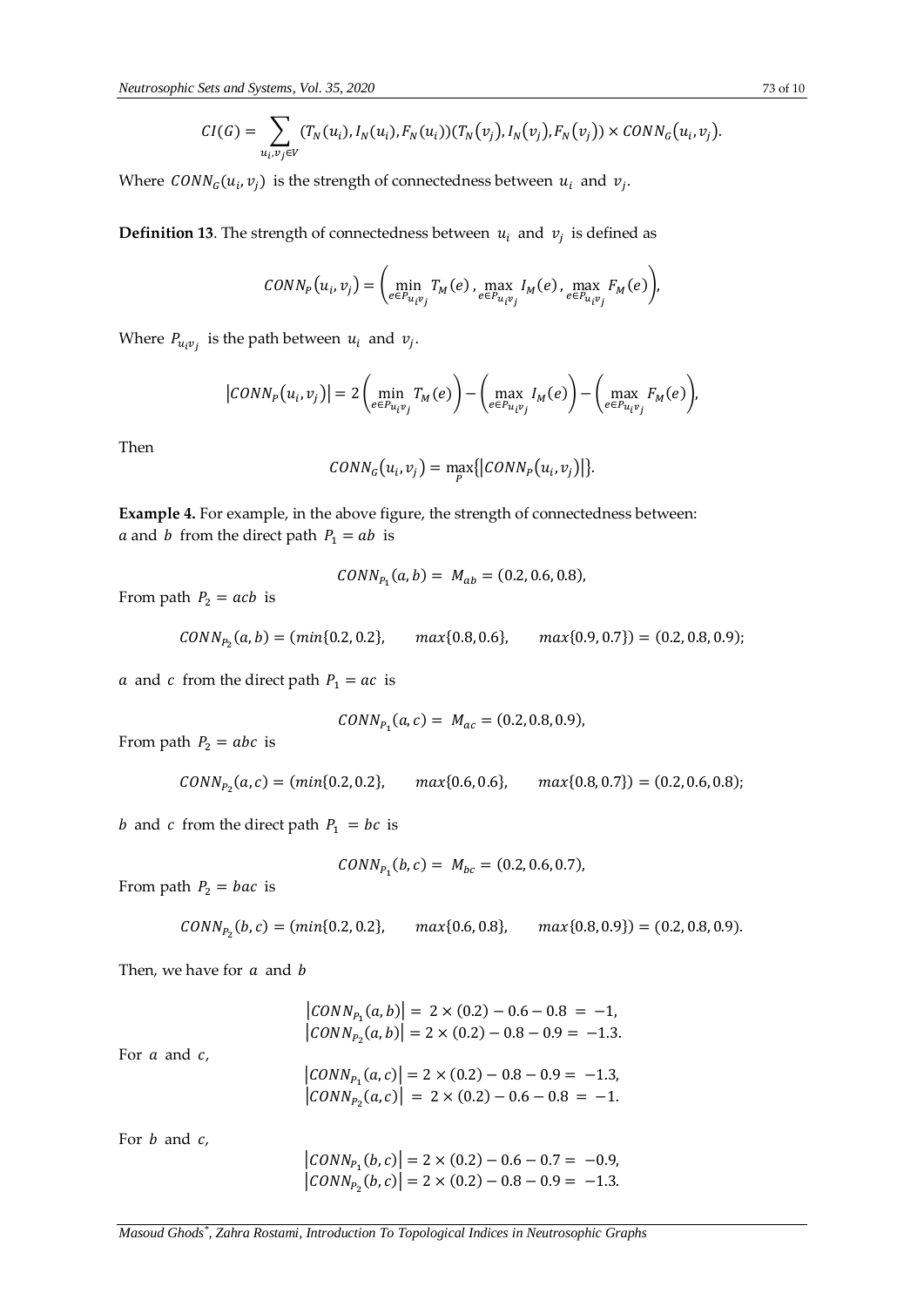Since we have

$$
CONN_G(a,b) = -1; CONN_G(a,c) = -1; CONN_G(b,c) = -0.9.
$$

Then  $CI(G)$  is calculated as follows

$$
CI(G) = \sum_{u_i v_j \in V} (T_N(u_i), I_N(u_i), F_N(u_i)) (T_N(v_j), I_N(v_j), F_N(v_j)) \times CONN_G(u_i, v_j)
$$
  
= (0.3, 0.6, 0.7). (0.3, 0.5, 0.6)  $\times$  (-1) + (0.3, 0.6, 0.7). (0.4, 0.5, 0.6)  $\times$  (-1)  
+ (0.3, 0.5, 0.6). (0.4, 0.5, 0.6)  $\times$  (-0.9)  
= (0.09 + 0.3 + 0.42)(-1) + (0.12 + 0.3 + 0.42)(-1) + (0.12 + 0.25 + 0.36)(-0.9)  
= (0.81)(-1) + (0.84)(-1) + (0.73)(-0.9) = -2.307.

The connectivity index of  $G$  is equal -2.307, which the negative sing indicates the high level of false and indeterminacy information in the problem.

**Theorem 4.** Let  $G$  and  $H$  be the two Neutrosophic Graphs are isomorphic, then the topological indices values of two Neutrosophic Graphs are equal.

*Proof.* To prove, let  $G = (V_G, N_G, M_G)$  and  $H = (V_H, N_H, M_H)$  be isomorphic Neutrosophic Graphs. Hence there is an identity function  $\mu_N: N_G(u) \to N_H(u^*)$ , for all  $u \in V_G$  there exist  $u^* \in V_H$  as well as  $\mu_M$ :  $M_G(u, v) \to M_H(u^*, v^*)$ , then each vertex of G corresponds to an vertex in H, with the same membership value and the same edges. Hence, the Neutrosophic graph structure may differ but collection of vertices and edges are same gives the equal topological indices value.  $\Box$ 

**Theorem 5.** Let  $G = (V_G, N_G, M_G)$ , is a neutrosophic Graph and *H* is the neutrosophic sub graph of *G*, Such that H is made by removing edge  $uv \in M_G$  from G. Then, we have,  $Cl(H) < Cl(G)$  iff  $uv$  is a bridge.

*Proof.* To prove the first side of the theorem we consider two cases:

**Case 1.** Let uv be an edge with all three components having the least value, Therefore the edge uv will have no effect on the result. Then we have  $CI(H) = CI(G)$ .

**Case 2.** Now suppose that uv is an edge that has maximum components, so they will have an effect on  $\textit{CONN}_G(u, v)$ . Therefore, by removing edge uv, the value of  $\textit{CONN}_G(u, v)$  will decrease, then we have  $CI(H) < CI(G)$ . Since the bridge is called the edge that has its deletion reducing the  $\textit{CONN}_c(u, v)$ , However, uv is a bridge.

Conversely, given that  $uv$  is a bridge. According to the definition of bridge we have, for the edge uv,  $\text{CONN}_G(u, v) > \text{CONN}_{G-uv}(u, v)$ , So we conclude that,  $\text{CI}(H) < \text{CI}(G)$ .  $\Box$ 

#### **4. Applications**

Fuzzy set theory and intuitionistic fuzzy set theory are useful models for modelling problems in real life. But they may not be sufficient in modelling of indeterminate and inconsistent information encountered in real word. In cases where our information is incomplete or part of our information is incompatible with each other, depending on the features of the neutrosophic graphs, we can use them for modeling. However, neutrosophic graphs have many application in real life. For example, social network model, detection of a safe root for an Airline journey and military problems are application neutrosophic graph theory [4]. Note that to many applications that neutrosophic graphs have, obtaining topological indices can be a way to compare the different problems that are modeled by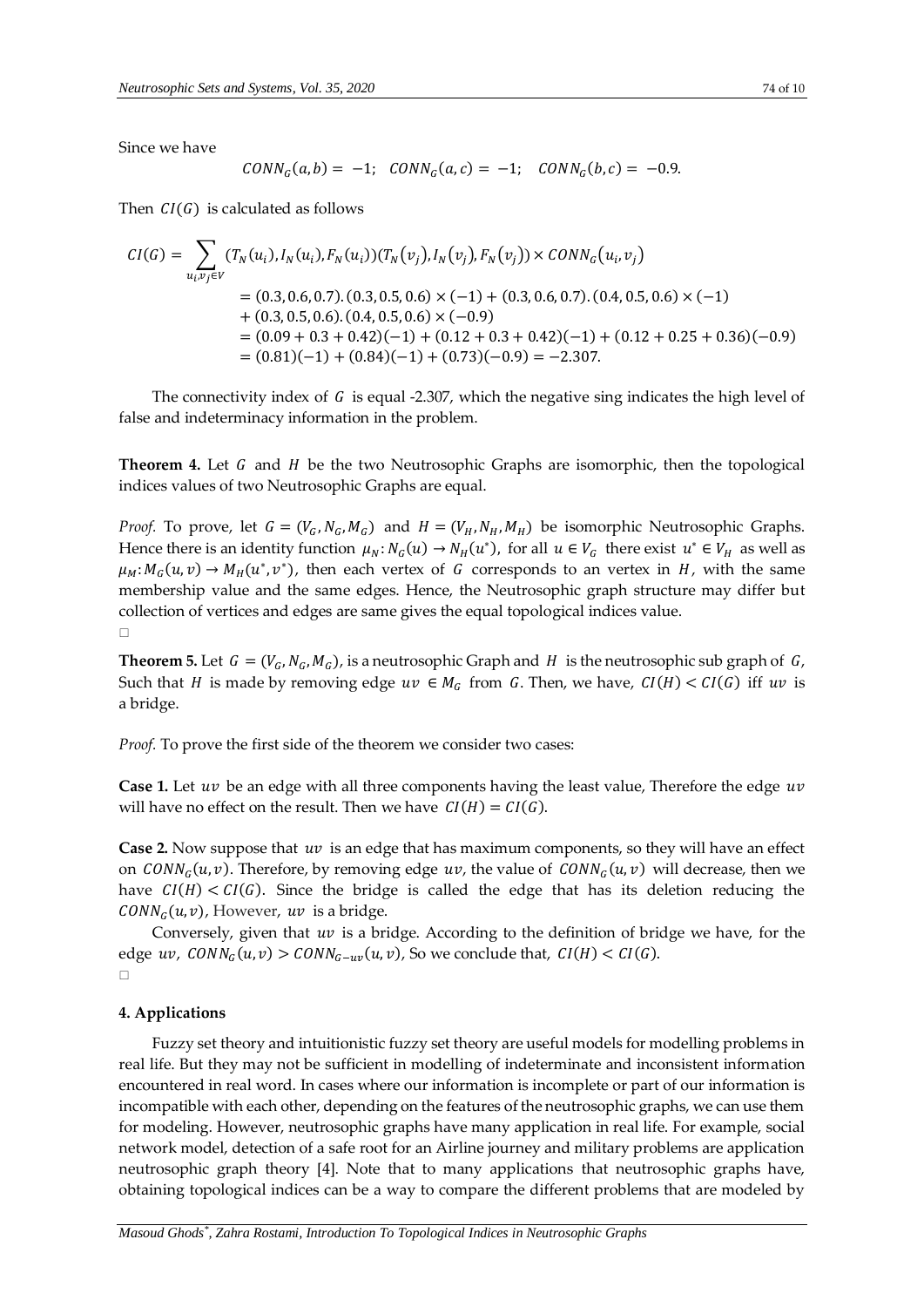neutrosophic graphs. For example, by obtaining different indicators for the two social networks Telegram and Whatsapp, we can analyze some of the features of the network and their impact.

To see more applications of the neutrosophic graphs, you can refer to [5-12].

Here we refer to one of the applications of the connectivity index for an example of [4].

#### **4.1. Optimal flight path for weather emergency landing**

In this application, we use the concept of rough neutrosophic digraph for decision-making in real-life problems [4]. There, provided a formula for obtaining the desired result, and after performing the calculations, reached the desired result.

Now, using the connectivity index for different paths, it is possible to predict the optimal path for flying in weather emergency landing.

Suppose  $V = \{Chicago(CH), Beijing(BJ), Lahore(LH), Paris(PA), Istanbul(IS)\}\$ , be the set of cities under consideration and R an equivalence relation on V, where equivalence classes represent cities having same characteristics.

Assume that a flight Boeing 747 of Pakistan International Airways (PIA) travels to these cities. In case of bad weather, the flight will be directed to the city with good weather condition among the cities under consideration.

Let

$$
N = \{CH, 0.1, 0.2, 0.8), (BJ, 0.9, 0.7, 0.5), (LH, 0.8, 0.4, 0.3), (PA, 0.6, 0.5, 0.4), (IS, 0.2, 0.4, 0.6)\},
$$

And

$$
M = \{((BI, CH), 0.1, 0.1, 0.3), ((LH, CH), 0.1, 0.2, 0.3), ((BJ, LH), 0.1, 0.3, 0.2), ((IS, BJ), 0.2, 0.1, 0.1), ((PA, BJ), 0.1, 0.1, 0.4), ((PA, LH), 0.2, 0.2, 0.3)\}.
$$

Now, we obtain the connectivity index for all paths.

The direct path  $BI$   $CH$ 

|                                       | $CONNP(B, CH) = 2(0.1) - 0.1 - 0.3 = -0.2$ , |
|---------------------------------------|----------------------------------------------|
| The direct path $BJ$ $_H$             |                                              |
|                                       | $CONNP(B, LH) = 2(0.1) - 0.3 - 0.2 = -0.3$   |
| The direct path $LH$ $\mathcal{L}H$   |                                              |
|                                       | $CONNP(LH, CH) = 2(0.1) - 0.2 - 0.3 = -0.3$  |
| The direct path $IS$ $B$              |                                              |
|                                       | $CONNP(IS, B]) = 2(0.2) - 0.1 - 0.1 = 0.2$   |
| The direct path $PA$ $B$ <i>J</i>     |                                              |
|                                       | $CONNP(B, CH) = 2(0.1) - 0.1 - 0.4 = -0.3$   |
| The direct path <i>PA</i> _ <i>LH</i> |                                              |
|                                       |                                              |

Hence, as expected from [4], the weather condition between Beijing and Istanbul is good, and Boeing 747 can use this path in case of weather emergency. We were able to achieve the desired result with much shorter calculations. Also, if needed, we can calculate the connectivity index for indirect paths and finally for neutrosophic graph.

 $CONN<sub>P</sub>(PA, LH) = 2(0.2) - 0.2 - 0.3 = -0.1.$ 

For connectivity index of  $G$  we have,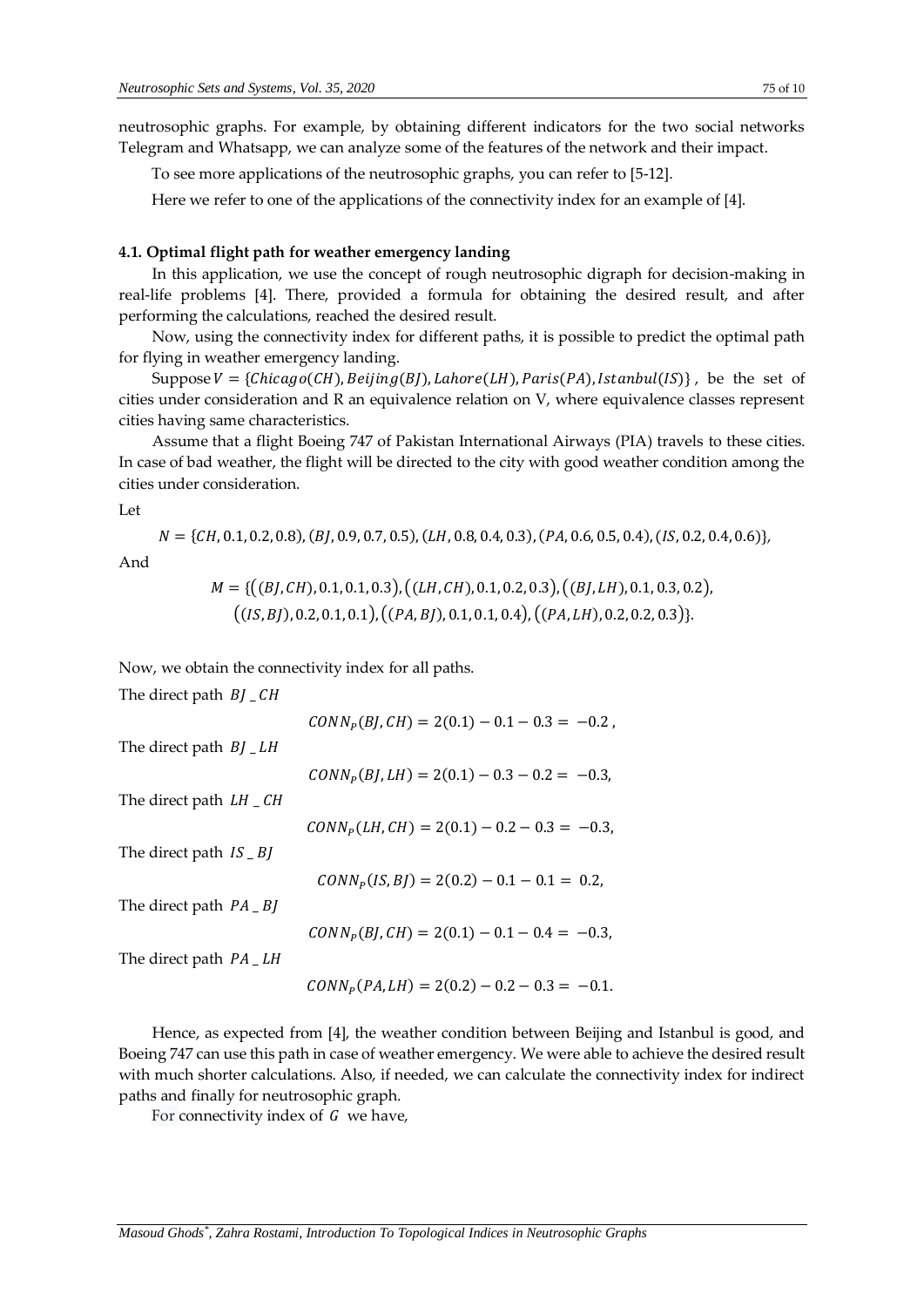$$
CI(G) = \sum_{u_i, v_j \in V} (T_N(u_i), I_N(u_i), F_N(u_i)) (T_N(v_j), I_N(v_j), F_N(v_j)) \times CONN_G(u_i, v_j)
$$
  
= (0.63)(-0.2) + (0.76)(-0.3) + (0.4)(-0.3) + (1.09)(-0.3) + (0.8)(-0.1)  
+ (0.76)(0.2) + (0.5)(-0.3) + (0.58)(-0.2) + (0.8)(-0.5) + (0.48)(-0.3)  
+ (0.58)(-0.4) + (0.48)(-0.5)  
= -0.126 - 0.228 - 0.12 - 0.327 - 0.08 + 0.152 - 0.15 - 0.116 - 0.4 - 0.144  
- 0.232 - 0.24 = -1.783.

As you can see, the negative numerical connectivity index was obtained, which means that our incorrect information was less than our correct information.

## **Conclusion**

In this paper, for the first time, some topological indices for neutrosophic graphs are defined. This topic has a lot of work to do, and it can also be used for its results on various issues related to this category of graphs. In the rest of our research and in future articles, we will address more of these theorems and their applications.

**Funding:** "This research received no external funding"

## **Acknowledgments:**

The authors thank the reviewers for their constructive feedback.

**Conflicts of Interest:** "The authors declare no conflict of interest."

#### **References**

- 1. Zadeh, L.A. Fuzzy sets. Inf. Control 1965, 8, 338-353. [CrossRef].
- 2. Liangsong Huang, Yu Hu, Yuxia Li, P.K.Kishore Kumar, Dipak Koley & Dey, A. A study of regular and irregular Neutrosophic Graphs with real life applications, journal mathematics, 2019, Doi: 10.3390/ math7060551.
- 3. Liu, J. On harmonic index and diameter of graphs. J. Appl. Math. Phys. 1, 5–6 (2013).
- 4. Akram Muhammad. Single-Valued Neutrosophic Graphs, Springer Nature Singapore Pte Ltd. 2018.
- 5. Abdel-Basset, M., Mohamed, R., Elhoseny, M., & Chang, V. (2020). Evaluation framework for smart disaster response systems in uncertainty environment. Mechanical Systems and Signal Processing, 145, 106941.
- 6. Abdel-Basset, M., Ali, M., & Atef, A. (2020). Uncertainty assessments of linear time-cost tradeoffs using neutrosophic set. Computers & Industrial Engineering, 141, 106286.
- 7. Abdel-Basset, M., Ali, M., & Atef, A. (2020). Resource levelling problem in construction projects under neutrosophic environment. The Journal of Supercomputing, 76(2), 964-988.
- 8. Abdel-Basset, M., Gamal, A., Son, L.H., & Smarandache, F. (2020). A Bipolar Neutrosophic Multi Criteria Decision Making Framework for Professional Selection. Applied Sciences, 10(4), 1202.
- 9. Abdel-Basset, M., Mohamed, R., Zaied, A. E. N. H., Gamal, A., & Smarandache, F. (2020). Solving the supply chain problem using the best-worst method based on a novel Plithogenic model. In Optimization Theory Based on Neutrosophic and Plithogenic Sets (pp. 1-19). Academic Press.
- 10. Broumi, S., [Talea,](http://ieeexplore.ieee.org/search/searchresult.jsp?searchWithin=%22Authors%22:.QT.Broumi%2C%20S..QT.&newsearch=true) M., Bakali, A., [Smarandache,](http://ieeexplore.ieee.org/search/searchresult.jsp?searchWithin=%22Authors%22:.QT.Smarandache%2C%20F..QT.&newsearch=true) F. Single Valued Neutrosophic Graphs, Journal of New Theory, N 10, 2016, 86-101.
- 11. Broumi, S., Bakali, A., [Talea,](http://ieeexplore.ieee.org/search/searchresult.jsp?searchWithin=%22Authors%22:.QT.Broumi%2C%20S..QT.&newsearch=true) M., [Smarandache,](http://ieeexplore.ieee.org/search/searchresult.jsp?searchWithin=%22Authors%22:.QT.Smarandache%2C%20F..QT.&newsearch=true) F. Isolated Single Valued Neutrosophic Graphs. Neutrosophic Sets and Systems, Vol. 11, 2016, 74-78.
- 12. Broumi, S., Dey, A., Bakali, A., [Talea,](http://ieeexplore.ieee.org/search/searchresult.jsp?searchWithin=%22Authors%22:.QT.Broumi%2C%20S..QT.&newsearch=true) M., [Smarandache,](http://ieeexplore.ieee.org/search/searchresult.jsp?searchWithin=%22Authors%22:.QT.Smarandache%2C%20F..QT.&newsearch=true) F., Son, L.H., Koley, D. Uniform Single Valued Neutrosophic Graphs, Neutrosophic Sets and Systems, Vol. 17, 2017.